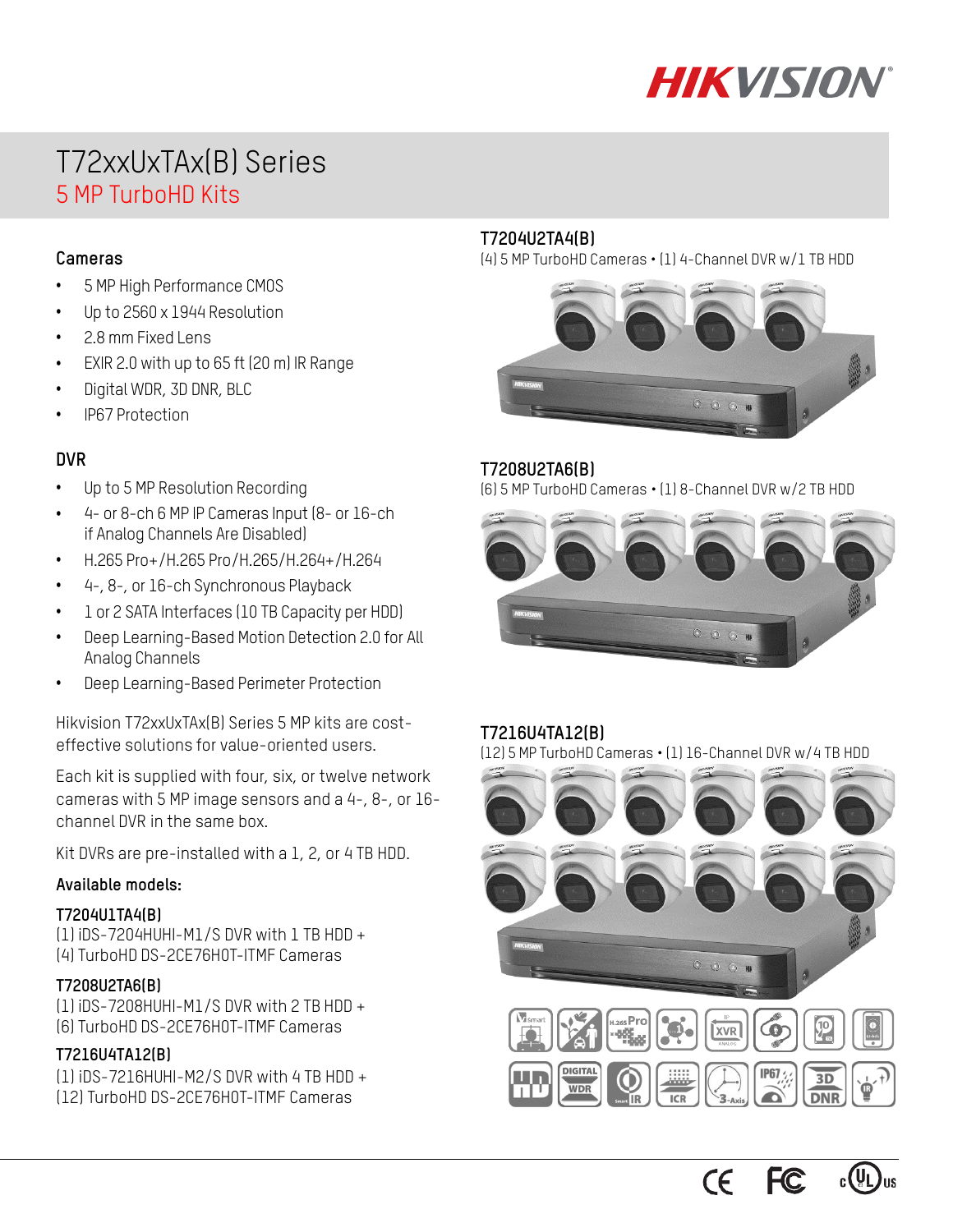# **Specifications**

| opoomoanono                                  |                                                                                                             |                                                                         |                                                                                                      |  |  |  |
|----------------------------------------------|-------------------------------------------------------------------------------------------------------------|-------------------------------------------------------------------------|------------------------------------------------------------------------------------------------------|--|--|--|
|                                              | T7204U1TA4(B)                                                                                               | T7208U2TA6(B)                                                           | T7216BU4TA12(B)                                                                                      |  |  |  |
| <b>CAMERA</b>                                |                                                                                                             |                                                                         |                                                                                                      |  |  |  |
| <b>Camera Specs</b>                          |                                                                                                             |                                                                         |                                                                                                      |  |  |  |
| Camera Model                                 | DS-2CE76H0T-ITMF                                                                                            |                                                                         |                                                                                                      |  |  |  |
| Camera Type<br>Number of Cameras             | Turret<br>4                                                                                                 | 6                                                                       | 12                                                                                                   |  |  |  |
| Image Sensor                                 | 5 MP progressive scan CMOS                                                                                  |                                                                         |                                                                                                      |  |  |  |
| Resolution                                   | 2560 (H) × 1944 (V)                                                                                         |                                                                         |                                                                                                      |  |  |  |
| Minimum Illumination<br>Shutter Speed        | Color: 0.01 lux $@$ ( $f/1.2$ , AGC on), 0 lux with IR<br>$1/30$ s to $1/50,000$ s                          |                                                                         |                                                                                                      |  |  |  |
| Lens                                         | 2.8 mm fixed lens                                                                                           |                                                                         |                                                                                                      |  |  |  |
| Horizontal Field of View                     | $85.5^\circ$                                                                                                |                                                                         |                                                                                                      |  |  |  |
| Lens Mount                                   | M12                                                                                                         |                                                                         |                                                                                                      |  |  |  |
| Day/Night<br>Angle Adjustment                | IR cut filter<br>Pan: 0° to 360°; tilt: 0° to 75°; rotate: 0° to 360°                                       |                                                                         |                                                                                                      |  |  |  |
| Synchronization                              | Internal synchronization                                                                                    |                                                                         |                                                                                                      |  |  |  |
| Frame Rate                                   | 5 MP @ 20 fps, 4 MP @ 30 fps, 1080p @ 30 fps                                                                |                                                                         |                                                                                                      |  |  |  |
| Menu                                         |                                                                                                             |                                                                         |                                                                                                      |  |  |  |
| AGC<br>Day/Night Mode                        | Supported<br>Auto/color/BW (black and white)                                                                |                                                                         |                                                                                                      |  |  |  |
| White Balance                                | ATW/MWB                                                                                                     |                                                                         |                                                                                                      |  |  |  |
| BLC                                          | Supported                                                                                                   |                                                                         |                                                                                                      |  |  |  |
| <b>DWDR</b><br>Language                      | Supported<br>Enalish                                                                                        |                                                                         |                                                                                                      |  |  |  |
| Functions                                    | Brightness, sharpness, DNR, mirror, smart IR                                                                |                                                                         |                                                                                                      |  |  |  |
| Interface                                    |                                                                                                             |                                                                         |                                                                                                      |  |  |  |
| TVI Video Output                             | 1 HD analog output                                                                                          |                                                                         |                                                                                                      |  |  |  |
| Switch Button<br>General                     | TVI/AHD/CVI/CVBS                                                                                            |                                                                         |                                                                                                      |  |  |  |
| <b>Operating Conditions</b>                  | -40° to 140° F (-40° to 60° C), humidity: 90% or less (non-condensing)                                      |                                                                         |                                                                                                      |  |  |  |
| Power Supply                                 | 12 VDC ±25%                                                                                                 |                                                                         |                                                                                                      |  |  |  |
| Power Consumption<br><b>Protection Level</b> | Maximum 4.3 W                                                                                               |                                                                         |                                                                                                      |  |  |  |
| Material                                     | IP67<br>Metal                                                                                               |                                                                         |                                                                                                      |  |  |  |
| IR Range                                     | Up to 65 ft (20 m)                                                                                          |                                                                         |                                                                                                      |  |  |  |
| Communication                                | Up-the-Coax, protocol: HIKVISION-C (HD-TVI output)                                                          |                                                                         |                                                                                                      |  |  |  |
| Dimensions<br>Weight                         | 3.58" x 3.25" x 2.69" (91 mm x 82.6 mm x 68.3 mm)<br>Approximately 0.77 lbs (350 g)                         |                                                                         |                                                                                                      |  |  |  |
|                                              |                                                                                                             |                                                                         |                                                                                                      |  |  |  |
| <b>DVR</b>                                   |                                                                                                             |                                                                         |                                                                                                      |  |  |  |
| <b>DVR Specs</b>                             |                                                                                                             |                                                                         |                                                                                                      |  |  |  |
| DVR Model                                    | <b>iDS-7204HUHI-M1/S</b>                                                                                    | <b>iDS-7208HUHI-M1/S</b>                                                | <b>iDS-7216HUHI-M2/S</b>                                                                             |  |  |  |
| HDD.<br>Third-Party Cloud Storage            | $1$ TB<br>Supported                                                                                         | 2TB                                                                     | 4TB                                                                                                  |  |  |  |
| Recordina                                    |                                                                                                             |                                                                         |                                                                                                      |  |  |  |
| Video Compression                            | H.265 Pro+/H.265 Pro/H.265/H.264+/H.264                                                                     |                                                                         |                                                                                                      |  |  |  |
|                                              |                                                                                                             |                                                                         | Main stream: 8 MP @ 8 fps/5 MP @                                                                     |  |  |  |
|                                              |                                                                                                             |                                                                         | 12 fps/3K @ 12 fps/4 MP @ 15 fps/3                                                                   |  |  |  |
| <b>Encoding Resolution</b>                   | 8 MP Lite mode not enabled: 8 MP Lite/3 MP/1080p/720p/WD1/4CIF/VGA/CIF                                      | 8 MP Lite mode enabled: 8 MP/5 MP/4 MP/3 MP/1080p/720p/WD1/4CIF/VGA/CIF | MP @ 18 fps<br>1080p/720p/WD1/4CIF/VGA/CIF @                                                         |  |  |  |
|                                              |                                                                                                             |                                                                         | 25 fps (P)/30 fps (N)                                                                                |  |  |  |
|                                              |                                                                                                             |                                                                         | Sub-stream: WD1/4CIF/CIF @ 25 fps<br>$(P)/30$ fps $(N)$                                              |  |  |  |
| 8 MP Lite mode                               | 8 MP @ 8 fps/5 MP @ 12 fps/4 MP @ 15 fps/3 MP @ 18 fps; 1080p/720p/WD1/4ClF/VGA/ClF @ 25 fps [P]/30 fps [N] |                                                                         |                                                                                                      |  |  |  |
| Main Stream<br>not enabled                   | NOTE: 8 MP @ 8 fps is available only for channel 1 of DS-7204HUI-K1                                         |                                                                         |                                                                                                      |  |  |  |
| Frame Rate<br>8 MP Lite mode<br>enabled      | 8 MP Lite/3 MP/1080p/720p/WD1/4CIF/VGA/CIF @ 15 fps                                                         |                                                                         |                                                                                                      |  |  |  |
| Sub-Stream Frame Rate                        | WD1/4CIF/CIF @ 25 fps (P)/30 fps (N)                                                                        |                                                                         |                                                                                                      |  |  |  |
| Video Bit Rate                               | 32 Kbps to 10 Mbps                                                                                          |                                                                         |                                                                                                      |  |  |  |
| Dual Stream                                  | Supported                                                                                                   |                                                                         |                                                                                                      |  |  |  |
| Stream Type                                  | Video, Video & Audio                                                                                        |                                                                         |                                                                                                      |  |  |  |
|                                              |                                                                                                             |                                                                         |                                                                                                      |  |  |  |
| Audio Compression<br>Audio Bit Rate          | 6.711u<br>64 Kbps                                                                                           |                                                                         |                                                                                                      |  |  |  |
| <b>Video and Audio</b>                       |                                                                                                             |                                                                         |                                                                                                      |  |  |  |
|                                              |                                                                                                             |                                                                         | Enhanced IP Mode Off: 8-ch (up to 24-ch)                                                             |  |  |  |
|                                              |                                                                                                             |                                                                         | Enhanced IP Mode On: 16-ch (up to                                                                    |  |  |  |
|                                              |                                                                                                             |                                                                         | 32-ch), each up to 4 Mbps                                                                            |  |  |  |
| IP Video Input                               | $4$ -ch (up to $8$ -ch)                                                                                     | $8$ -ch (up to $16$ -ch)                                                | NOTE: Enhanced IP mode might be conflict<br>with smart events (motion<br>detection 2.0 and perimeter |  |  |  |

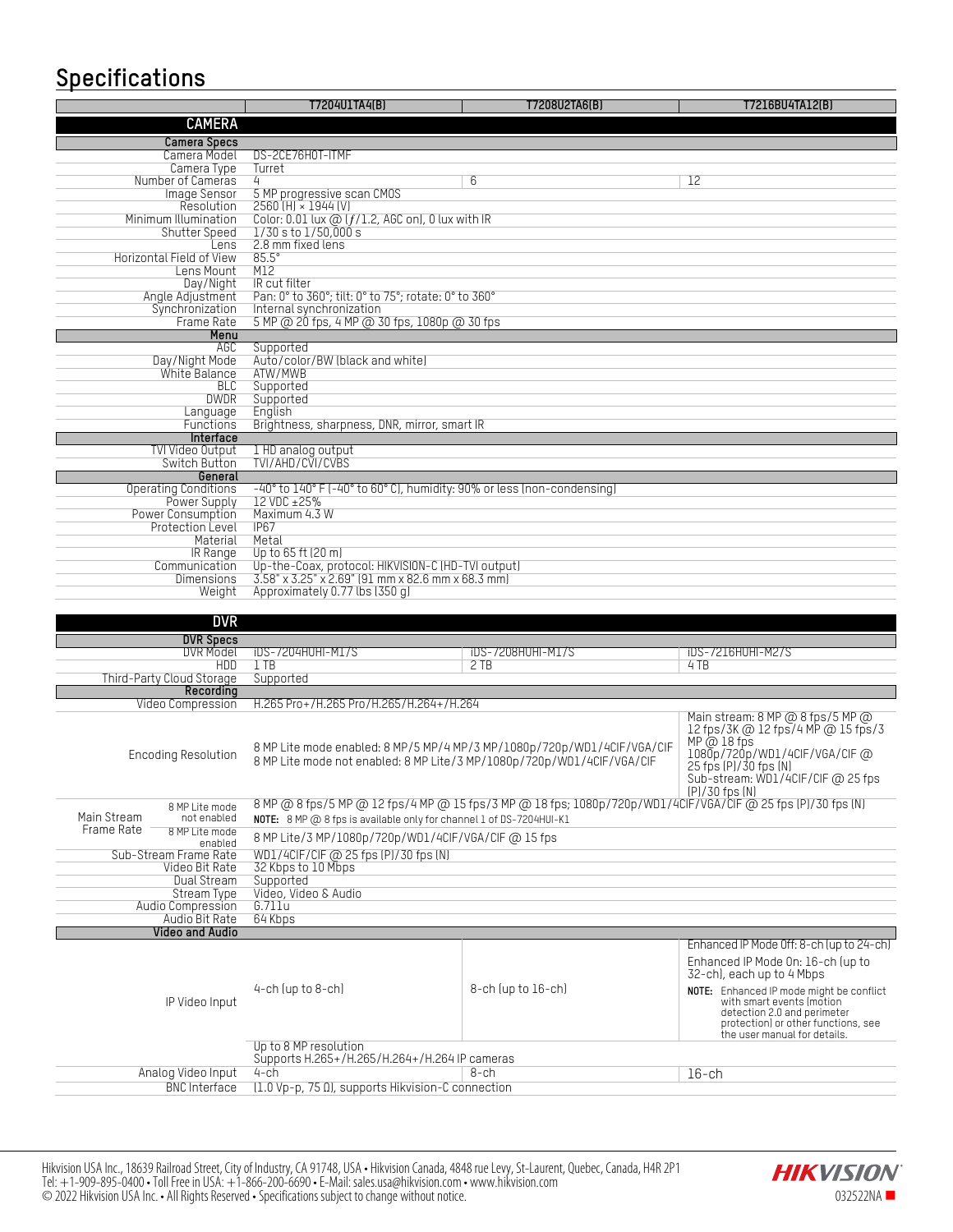### **Specifications** (continued)

|                                                         | T7204U1TA4(B)                                                                                                                                                                                                                                                                                                                                                                                                         | T7208U2TA6(B)                                                                                                                                         | T7216U4TA12(B)                                                                                                                                                                                    |  |  |
|---------------------------------------------------------|-----------------------------------------------------------------------------------------------------------------------------------------------------------------------------------------------------------------------------------------------------------------------------------------------------------------------------------------------------------------------------------------------------------------------|-------------------------------------------------------------------------------------------------------------------------------------------------------|---------------------------------------------------------------------------------------------------------------------------------------------------------------------------------------------------|--|--|
| <b>DVR</b> (continued)                                  |                                                                                                                                                                                                                                                                                                                                                                                                                       |                                                                                                                                                       |                                                                                                                                                                                                   |  |  |
| Video and Audio (continued)                             |                                                                                                                                                                                                                                                                                                                                                                                                                       |                                                                                                                                                       |                                                                                                                                                                                                   |  |  |
| HD-TVI Input                                            |                                                                                                                                                                                                                                                                                                                                                                                                                       | 8 MP, 5 MP, 4 MP, 3 MP, 1080p @ 30 fps, 1080p @ 25 fps, 720p @ 60 fps, 720p @ 50 fps, 720p @ 30 fps, 720p @ 25 fps                                    |                                                                                                                                                                                                   |  |  |
| AHD Input                                               |                                                                                                                                                                                                                                                                                                                                                                                                                       | AHD Input 5 MP, 4 MP, 1080p @ 25 fps, 1080p @ 30 fps, 720p @ 25 fps, 720p @ 30 fps                                                                    | 5 MP @ 20 fps, 4 MP @ 25 fps, 4 MP                                                                                                                                                                |  |  |
| HD-CVI Input                                            | 5 MP, 4 MP, 1080p @ 25 fps, 1080p @ 30 fps, 720p @ 25 fps, 720p @ 30 fps                                                                                                                                                                                                                                                                                                                                              | @ 30 fps, 1080p @ 25 fps, 1080p @<br>30 fps, 720p @ 25 fps, 720p @ 30<br>fps                                                                          |                                                                                                                                                                                                   |  |  |
| CVBS Input                                              | PAL/NTSC                                                                                                                                                                                                                                                                                                                                                                                                              |                                                                                                                                                       |                                                                                                                                                                                                   |  |  |
| <b>CVBS Output</b>                                      | 1-ch, BNC (1.0 Vp-p, 75 Ω), resolution: NTSC: 704 × 480                                                                                                                                                                                                                                                                                                                                                               |                                                                                                                                                       |                                                                                                                                                                                                   |  |  |
| VGA Output                                              |                                                                                                                                                                                                                                                                                                                                                                                                                       | 1-ch. 1920 × 1080/60 Hz. 1280 × 1024/60 Hz. 1280 × 720/60 Hz. 1024 × 768/60 Hz                                                                        |                                                                                                                                                                                                   |  |  |
| HDMI Output                                             | 1-ch, 1920 × 1080/60 Hz, 1280 ×<br>1024/60 Hz, 1280 × 720/60 Hz, 1024 ×<br>768/60 Hz                                                                                                                                                                                                                                                                                                                                  | 1-ch, 4K (3840 × 2160)/30 Hz, 2K<br>$(2560 \times 1440)/60$ Hz, $1920 \times 1080/60$<br>Hz, 1280 × 1024/60 Hz, 1280 × 720/60<br>Hz. 1024 × 768/60 Hz | 8 MP @ 15 fps, 5 MP @ 20 fps, 3K @<br>20 fps, 4 MP @ 30 fps, 4 MP @ 25 fps,<br>3 MP @ 18 fps, 1080p @ 30 fps,<br>1080p @ 25 fps, 720p @ 60 fps, 720p<br>@ 50 fps, 720p @ 30 fps, 720p @ 25<br>fos |  |  |
| Video Output Mode                                       | HDMI/VGA simultaneous output                                                                                                                                                                                                                                                                                                                                                                                          |                                                                                                                                                       |                                                                                                                                                                                                   |  |  |
| Audio Input                                             | 4-ch, RCA $(2.0 Vp-p, 1K \Omega)$                                                                                                                                                                                                                                                                                                                                                                                     |                                                                                                                                                       | 1-ch (up to 16-ch is optional), RCA<br>$[2.0 Vp-p, 1K0]$                                                                                                                                          |  |  |
| Audio Output                                            | 1-ch, RCA (Linear, 1K 0)                                                                                                                                                                                                                                                                                                                                                                                              |                                                                                                                                                       |                                                                                                                                                                                                   |  |  |
| Two-Way Audio                                           | 1-ch, RCA (2.0 Vp-p, 1K 0) (using the first audio input)                                                                                                                                                                                                                                                                                                                                                              |                                                                                                                                                       |                                                                                                                                                                                                   |  |  |
| Synchronous Playback<br>Smart Functions                 | $4$ -ch                                                                                                                                                                                                                                                                                                                                                                                                               | 8-ch<br>Smart search, Deep Learning-based motion detection and perimeter protection (line crossing and intrusion detection)                           | $16$ -ch                                                                                                                                                                                          |  |  |
| <b>VCA Events</b>                                       |                                                                                                                                                                                                                                                                                                                                                                                                                       | Supports multiple VCA (Video Content Analytics) events for both analog and smart IP cameras                                                           |                                                                                                                                                                                                   |  |  |
| <b>Motion Detection</b>                                 |                                                                                                                                                                                                                                                                                                                                                                                                                       |                                                                                                                                                       |                                                                                                                                                                                                   |  |  |
| Human/Vehicle Analysis                                  | Deep learning-based motion detection 2.0 is enabled by default for all analog channels, it can classify humans and<br>vehicles, and greatly reduces false alarms caused by objects such as leaves and lights; quick search by object or event<br>type<br>NOTE: Motion detection 2.0 and perimeter protection cannot be enabled at the same time. Enabling one function will cause the other<br>one to be unavailable. |                                                                                                                                                       |                                                                                                                                                                                                   |  |  |
| <b>Perimeter Protection</b>                             |                                                                                                                                                                                                                                                                                                                                                                                                                       |                                                                                                                                                       |                                                                                                                                                                                                   |  |  |
| Human/Vehicle Analysis                                  | Up to 4-ch<br>NOTE: Motion detection 2.0 and perimeter protection cannot be enabled at the same time. Enabling one function will cause the other<br>one to be unavailable.                                                                                                                                                                                                                                            |                                                                                                                                                       |                                                                                                                                                                                                   |  |  |
| Network                                                 |                                                                                                                                                                                                                                                                                                                                                                                                                       |                                                                                                                                                       |                                                                                                                                                                                                   |  |  |
| Remote Connection<br>Network Protocol                   | 32                                                                                                                                                                                                                                                                                                                                                                                                                    | 64                                                                                                                                                    | 128                                                                                                                                                                                               |  |  |
|                                                         | 1, RJ-45 10M/100M self-adaptive                                                                                                                                                                                                                                                                                                                                                                                       | TCP/IP, PPPoE, DHCP, Hik-Connect, DNS, DDNS, NTP, SADP, NFS, iSCSI, UPnP", HTTPS, ONVIF                                                               |                                                                                                                                                                                                   |  |  |
| Network Interface                                       | 1, RJ-45 10M/100M/1000M self-adaptive Ethernet interface<br>Ethernet interface                                                                                                                                                                                                                                                                                                                                        |                                                                                                                                                       |                                                                                                                                                                                                   |  |  |
| Wi-Fi                                                   |                                                                                                                                                                                                                                                                                                                                                                                                                       | Connects to Wi-Fi via Wi-Fi dongle through USB interface; compatible with major third-party Wi-Fi dongles                                             |                                                                                                                                                                                                   |  |  |
| <b>Auxiliary Interface</b><br><b>SATA</b>               | 1 SATA interface                                                                                                                                                                                                                                                                                                                                                                                                      |                                                                                                                                                       | 2 SATA interfaces                                                                                                                                                                                 |  |  |
| Capacity                                                | Up to 10 TB capacity for each disk                                                                                                                                                                                                                                                                                                                                                                                    |                                                                                                                                                       |                                                                                                                                                                                                   |  |  |
| Serial Interface                                        | RS-485 (half-duplex)                                                                                                                                                                                                                                                                                                                                                                                                  |                                                                                                                                                       |                                                                                                                                                                                                   |  |  |
| USB Interface                                           | $2 \times$ USB 2.0                                                                                                                                                                                                                                                                                                                                                                                                    | Front panel: 1 × USB 2.0<br>Rear panel: $1 \times$ USB 3.0                                                                                            |                                                                                                                                                                                                   |  |  |
| Alarm I/O                                               | 4/1                                                                                                                                                                                                                                                                                                                                                                                                                   | 8/4                                                                                                                                                   | 16/4                                                                                                                                                                                              |  |  |
| General                                                 |                                                                                                                                                                                                                                                                                                                                                                                                                       |                                                                                                                                                       |                                                                                                                                                                                                   |  |  |
| Power Supply                                            | 12 VDC                                                                                                                                                                                                                                                                                                                                                                                                                |                                                                                                                                                       | 12 VDC, 5 A                                                                                                                                                                                       |  |  |
| Consumption (without HDD)<br><b>Working Temperature</b> | < 10W<br>$+14^{\circ}$ to $+131^{\circ}$ F (-10° to +55°C)                                                                                                                                                                                                                                                                                                                                                            | 520W                                                                                                                                                  | 19 W                                                                                                                                                                                              |  |  |
| Working Humidity                                        | 10% to 90% non-condensing                                                                                                                                                                                                                                                                                                                                                                                             |                                                                                                                                                       |                                                                                                                                                                                                   |  |  |
| Dimensions $(W \times D \times H)$                      | $15.0'' \times 12.6'' \times 1.9''$ (380 mm $\times$ 320 mm<br>$12.4" \times 9.5" \times 1.8"$ (315 mm $\times$ 242 mm $\times$ 45 mm)                                                                                                                                                                                                                                                                                |                                                                                                                                                       |                                                                                                                                                                                                   |  |  |
|                                                         |                                                                                                                                                                                                                                                                                                                                                                                                                       |                                                                                                                                                       | $\times$ 48 mm                                                                                                                                                                                    |  |  |
| Weight (without HDD)                                    | $\leq$ 2.6 lb $(\leq$ 1.16 kg)                                                                                                                                                                                                                                                                                                                                                                                        | $\leq 4.4$ lb $\leq 2$ kg)                                                                                                                            | ≤4.6 lb (≤2.1 kg)                                                                                                                                                                                 |  |  |

## **DVR Rear Panels**



Hikvision USA Inc., 18639 Railroad Street, City of Industry, CA 91748, USA • Hikvision Canada, 4848 rue Levy, St-Laurent, Quebec, Canada, H4R 2P1 Tel: +1-909-895-0400 • Toll Free in USA: +1-866-200-6690 • E-Mail[: sales.usa@hikvision.com](mailto:sales.usa@hikvision.com) • www.hikvision.com  $\odot$  2022 Hikvision USA Inc. • All Rights Reserved • Specifications subject to change without notice.  $032522N$ A  $\bullet$ 

**HIKVISION**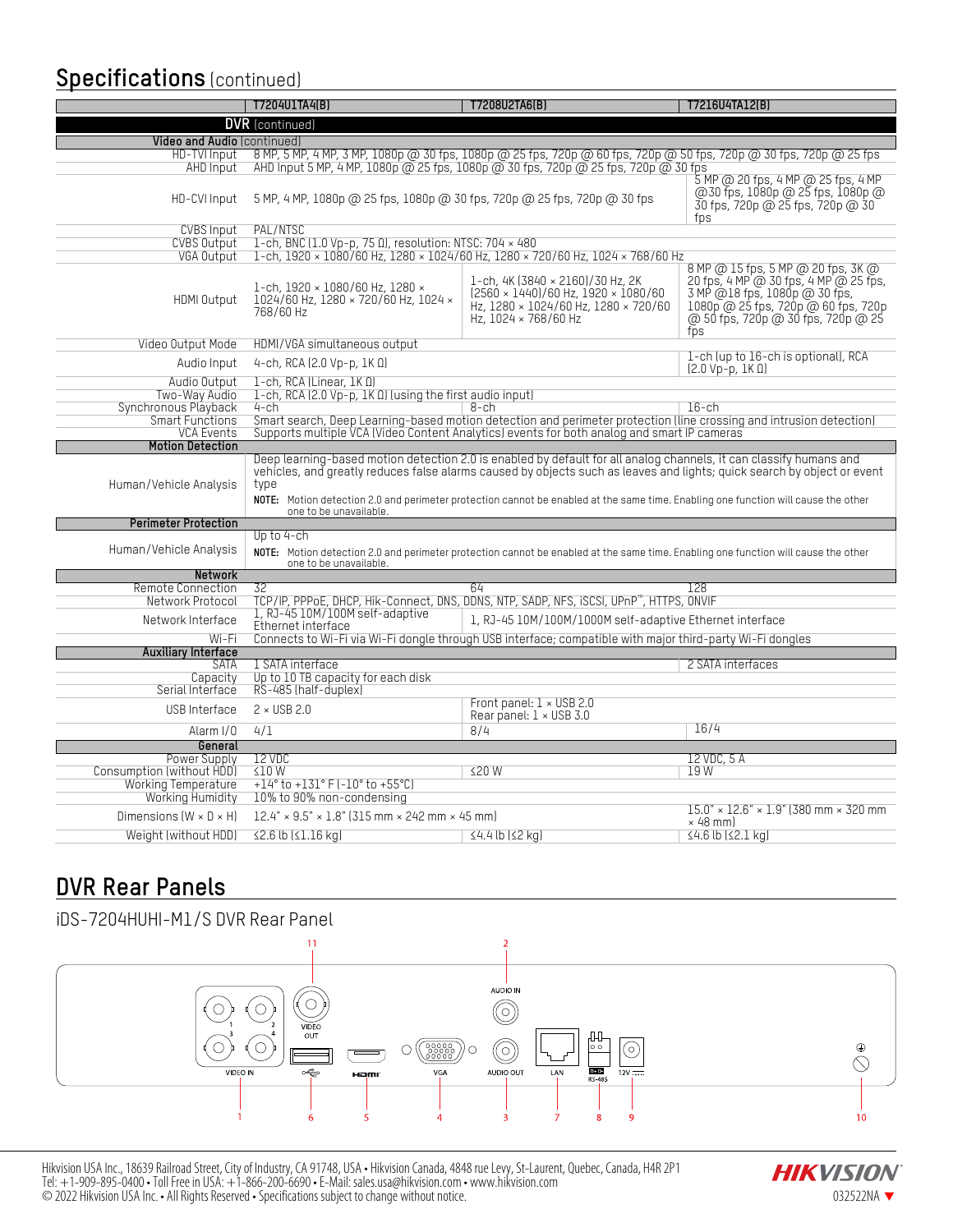### **DVR Rear Panels** (continued)

#### iDS-7208HUHI-M1/S DVR Rear Panel  $\overline{2}$ AUDIO IN  $\overline{O}$  $\circledcirc$  $\sigma$  $\sigma$  $\bigcirc$  $\circ$ VIDEO<br>OUT  $\mathbb{H}$  $\odot$  $\circledcirc$  $\sigma$  $\circ$  $\bigcirc$  $\sqrt{\frac{00000}{000000}}$  $\bigcirc$  $| \odot$  $\oplus$  $\circ$  $\overline{\bigcirc}$ VIDEO IN ≪ VGA AUDIO OUT LAN  $D+D$  $\frac{1}{12V}$ Hami 5  $\lambda$ 3  $\mathbf{a}$  $\overline{9}$  $10$

### iDS-7216HUHI-M2/S DVR Rear Panel



| No. | <b>Item</b>          | <b>Description</b>                                                                                                                    |
|-----|----------------------|---------------------------------------------------------------------------------------------------------------------------------------|
|     | Analog Camera Inputs | BNC connectors for analog input                                                                                                       |
|     | Audio In             | RCA connectors                                                                                                                        |
|     | Audio Out            | RCA connectors                                                                                                                        |
| 4   | VGA                  | DB-15 connector for VGA output, displays local video output and menu                                                                  |
|     | HDMI                 | HDMI video output connector                                                                                                           |
| 6   | USB Interface        | Universal Serial Bus port for additional devices                                                                                      |
|     | LAN                  | Network connector                                                                                                                     |
| 8   | RS-485               | Connector for RS-485 devices: T+ and T- pins connect to R+ and R- pins of PTZ receiver<br>respectively                                |
|     |                      | Connect D+, D- pins to controller's Ta, Tb pins (for cascading devices, connect first DVR's D+, D-<br>pins to next DVR's D+, D- pins) |
| 9   | Power Input          | Input: 100 to 240 VAC, 0utput: 12 VDC                                                                                                 |
| 10  | Ground               | Grounding screw                                                                                                                       |
| 11  | Video Out            | BNC connector for CVBS signal out                                                                                                     |